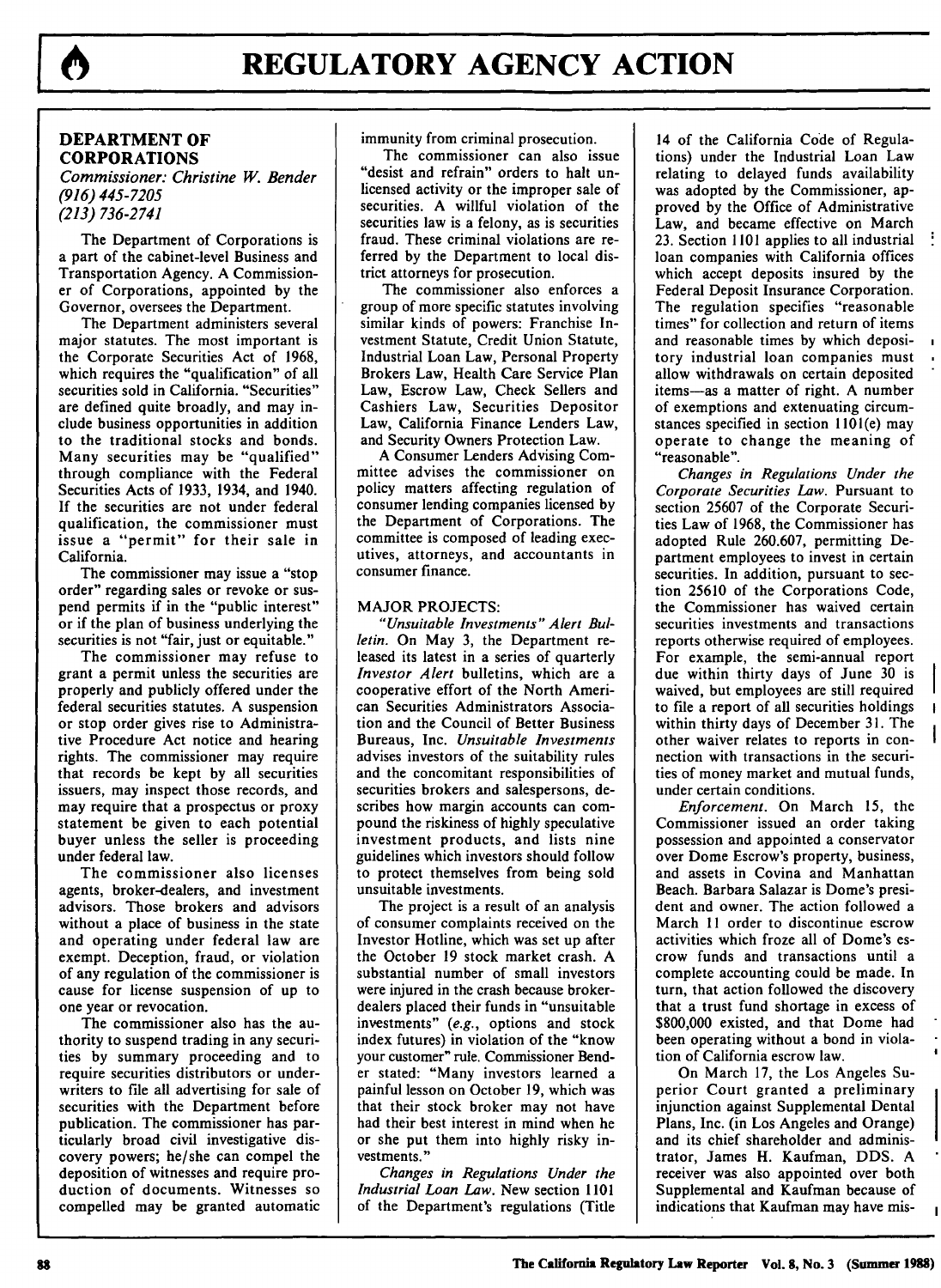appropriated Supplemental's revenue. Because of their refusal to correct numerous financial and operational problems, Supplemental and Kaufman are restrained from operating or maintaining a dental health care service plan. Supplemental has filed a Chapter 7 bankruptcy petition.

On March 18, business records, computers, filing cabinets, cardboard boxes and other items of Missman-Kap-Ian Associates, Ltd. (MKA) and its affiliates, Hacienda Mortgage, Inc., Prosperity Ink., Inc., LNEAC, Inc., KGS, European Holidays Limited, SCS, and Satellite Computer Services, Inc., were searched and seized pursuant to a search warrant. The seizure culminated a series of intertwining events, including alleged Ponzi schemes, fraud, forgery, and conversion. In addition, various successor entities and "new" programs were started to circumvent existing state desist and refrain orders issued to stop those activities. MKA was finally forced into involuntary Chapter 7 bankruptcy, but its main principal, David Missman, took the records with him when he abandoned the corporate offices. The seizure was made to protect the public interest because of continuing violations of the Corporate Securities Law.

On March 18, the Commissioner, in cooperation with the State White Collar Crime Task Force, the Department of Real Estate (DRE), and the Monterey and Santa Cruz County District Attorney's Offices, filed a criminal complaint and issued arrest warrants for mortgage loan broker George Jercich and six other defendants. The complaint contains 95 felony counts, including grand theft, securities fraud, sale of securities without a permit, and conspiracy. Arraignment was held March 24. Jercich operated in Aptos and Carmel under the names of George Jercich, Inc., Carmel Financial Services, and Security Escrow Company. A DRE audit determined that he had been operating at a \$1.3 million deficit and was commingling funds from other various entities; and both DRE and the Department of Corporations had issued desist and refrain orders to Jercich. Jercich and his companies filed for bankruptcy just prior to the Attorney General's request for the appointment of a receiver.

On April 14, the Commissioner issued an order taking possession and appointed a conservator over Duena Escrow Corporation's property, business, and assets in Riverside and Moreno Valley. Duena's president and owner is Dale A. Aspittle. This order followed a previous

order to discontinue escrow activities for operating a trust fund at at deficiency of more than \$275,000.

## LEGISLATION:

*AB 600 (Isenberg, et al.),* as amended on February 29, would establish a California Catastrophic Health Insurance Program to provide health insurance to California residents who are not otherwise able to obtain health insurance because of preexisting medical conditions. Premiums could not exceed 150% of the standard individual premium for comparable coverage. Subscriber premiums and the elimination of the present cap on wages subject to the disability insurance tax would fund the program. This bill is pending before the Senate Committee on Industrial Relations.

*AB 2900 (Johnston, Isenberg), as* amended on June 9, would remove the present prohibition against use of the AIDS blood test for determination of insurability and would indefinitely extend the Insurance Information and Privacy Protection Act. The bill is pending on the Assembly floor at this writing.

*AB 3076 (Stirling),* as amended on May 18, would require the Attorney General, by July 1, 1989, to study methods of enforcement of the law that requires foreign corporations to obtain a certificate of qualification to transact business in California. This bill passed the Assembly on June 9 and is pending in the Senate Committee on Insurance, Claims and Corporations.

*AB 3313 (Chandler)* would extend existing law relating to the procedure a corporation is required to follow to redeem its certificated securities to the redemption of uncertified securities. However, it would require the delivery of an officer's certificate, as specified, to the bank or trust company involved in the redemption, unlike the surrender of the shareholder's share certificates which are required to be surrendered in the redemption of certificated securities. This bill was scheduled for an August 1 hearing in the Senate Committee on Insurance, Claims and Corporations.

*AB 3758 (Stirling)* was amended on June 15 and would make various changes in the General Corporation Law relating to the organization and dissolution of corporations formed thereunder, including **(1)** specifying various matters relating to the form of a certificate of correction; (2) providing that after shares of a class or series have been issued, the provisions of the resolution set forth in a certificate of determination may only be amended as specified;

(3) specifying requirements for approval of the principal terms of a merger reorganization or sale-of-assets reorganization; (4) revising a condition of the authorization of existing law for a corporation to purchase insurance on behalf of its agent from a company owned in whole or in part by the corporation; (5) specifying the indemnification available to a director or officer for breach of duty to a corporation and its shareholders while acting in the capacity as a director or officer to the extent additional rights to indemnification are authorized in the articles of incorporation; and (6) making changes in the procedures for altering and revoking classes or series of shares. This bill passed the Assembly on May 12 and is pending in the Senate Insurance, Claims and Corporations Committee.

*AB 3836 (N. Waters)* passed the Assembly on May 12 and is pending in the Senate Appropriations Committee. As amended on May 6, this bill amends the statute allowing a corporate agent designated for service of process to resign as such agent. This bill would provide that by regulations adopted by the Secretary of State, the resignation of an agent may be effective if the agent disclaims having been properly appointed as the agent.

*AB 4371 (Lancaster),* as amended on April 19, would, among other things, delete the requirement that the Commissioner and the Regional Director of Region VI of the National Credit Union Administration notify each other when either authorizes a new credit union or expansion of the field of membership of an existing one; and require that when the Commissioner takes possession of a credit union (for specified reasons), he/she does so as a conservator. This bill passed the Assembly on May 6, and is pending in the Senate Banking and Commerce Committee.

*AB 4609 (Stirling)* would permit directors to hold office for a shorter term than the presently-required annual term, when the shorter term is necessary to effectuate a voting shift and if authorized by the articles of incorporation. The bill passed the Assembly on May 12 and is pending in the Senate Committee on Insurance, Claims and Corporations.

*AB 4659 (Stirling)* passed the Assembly on April 28 and is also pending in the Senate Insurance, Claims and Corporations Committee. This bill extends to all nominee holders the requirement that broker-dealers, in whose name or for whom securities are held, must certify to a foreign corporation upon re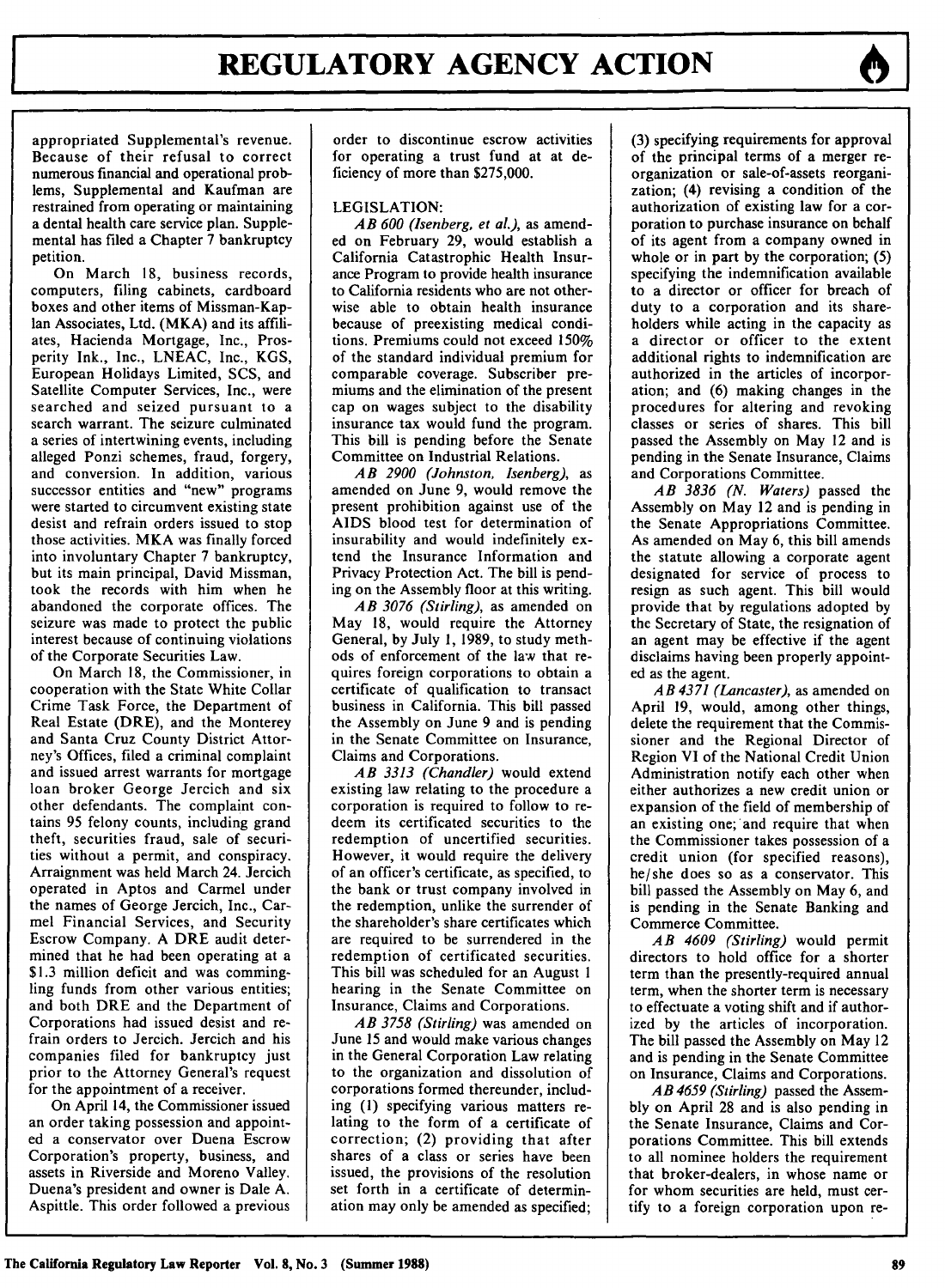quest, the number of shares held for beneficial owners with addresses in this state and outside of this state. It would also permit the lists of beneficial owners of a foreign corporation's securities, provided to the corporation pursuant to Securities and Exchange Commission regulations, to constitute an acceptable certification for the above provisions.

*ACA 62 (Frazee),* as amended on April 26, would permit a corporation to appear, through an employee, director, or officer, in superior court in an action on appeal from a small claims court judgment, whether or not that person is an attorney. This measure was adopted by the Assembly Committee on Elections, Reapportionment and Constitutional Amendments.

*SB 6 (Robbins)* passed the Senate on January 28 and is now pending in the Assembly Committee on Finance and Insurance. SB 6 would establish a state risk pool to provide health insurance coverage to persons who have been turned down because of a preexisting condition or who cannot afford to purchase coverage. The pool would cover all medically necessary health care services, with a maximum deductible of \$1,000 per year, and maximum out-ofpocket expenses of \$3,000 or \$5,000 per individual or family, respectively. Subscriber premiums would fund the program.

*SB 1755 (Lockyer),* as amended on May 2, would provide that no cause of action for monetary liability arises against directors, officers, trustees, or duly appointed committee members of certain nonprofit corporations and organizations for acts or omissions within the scope of duties, performed in good faith and believed to be in the best interests of the corporation or organization, provided the corporation or organization maintains liability insurance and certain other criteria are met. The bill also specifies certain acts for which liability is not limited. SB 1755 passed the Senate on May 12 and is pending in the Assembly Judiciary Committee.

*SB 1922 (Montoya),* as amended May 9, would require the Department of Insurance, in cooperation with the Department of Corporations, to study nonprofit mutual benefit corporations in the field of trade associations and labor unions, and to report to the legislature on or before July 1, 1990. This bill passed the Senate on May 19 and is pending in the Assembly Finance and Insurance Committee.

*SB 2260 (Keene)* was amended on May 12 and would authorize, until January 1, 1995, tax credits under the Personal Income Tax Law and Bank and Corporation Tax Law for the greater of \$25 per month per covered employee or 50% of the costs incurred during the taxable or income year by an eligible small employer to provide health coverage for eligible employees and the employees' dependents. This bill passed the Senate on June 30, and is awaiting committee assignment in the Assembly at this writing.

*SB 2578 (Robbins),* as amended on April 4, would require the Commissioner to suspend for a period not exceeding twelve months or to bar from any position of employment, management, or control any broker-dealer, any officer, director, partner, agent, employee of, or person performing similar functions for a broker-dealer if that person has been convicted of any act or omission in violation of specified criminal offenses. This bill passed the Senate on May 12 and is pending in the Assembly Finance and Insurance Committee.

*SB 2716 (Keene)* failed passage in the Senate Committee on Insurance, Claims and Corporations on May 4. As amended on May 2, the bill would have prohibited a corporation from using debt instruments to purchase or refinance a corporation engaged in the harvesting of timber or timber products if, as a result of the transaction, the controlling corporation's debt would exceed 40% of its assets.

The following is a status update on bills discussed in detail in CRLR Vol. 8, No. 2 (Spring 1988) at pages 85-86:

*SB 315 (Montoya),* which would require persons holding themselves out as financial planners to make specified written disclosure to each client, is still pending in the Assembly Finance and Insurance Committee. (For background information on this issue, see CRLR Vol. 8, No. 2 (Spring 1988) p. 82.)

*AB 2030 (Seastrand),* which is a companion bill to SB 315, would include financial planners within the definition of "investment adviser." This bill is still pending in the Senate Business and Professions Committee.

*AB 3028 (Lancaster)* passed the Assembly on April 28 and is pending on the Senate floor at this writing. As amended June 16, its provisions would also exempt student loans made pursuant to the Higher Education Act of 1965 and the Public Health Service Act from certain requirements relating to commencement, amount, and duration of periodic repayment schedules.

*AB 3361 (Elder),* relating to industrial loan companies, was dropped by its author.

*AB 3362 (Elder),* as amended on May 10, would (among other things) amend an existing provision that an industrial loan company shall not make any loan or purchase or discount any other obligation that provides for a repayment of principal over more than 120 months; this bill would extend that period to 120 months and 30 days. The bill would also extend similar provisions for certain real estate loans made by industrial loan companies from 30 years to 30 years and 30 days; and require that all appraisal fees charged by industrial loan companies for any loan which is secured primarily **by** real property must be in connection with an application or a request for a loan having a face amount greater than \$5,000. This bill passed the Assembly on May 16 and is pending in the Senate Banking and Commerce Committee.

*AB 3366 (Johnston),* which would revise certain definitions under the Franchise Investment Law, passed the Assembly on April **28-** and is pending in the Senate Insurance, Claims and Corporations Committee.

*AB 3460 (LaFollette),* as amended on April 26, no longer pertains to the Department of Corporations.

*AB 4372 (Lancaster)* was amended on April 20, and now provides the following with respect to the Commissioner's authority to regulate credit unions: **(1)** it would require a credit union, within ten business days of opening, closing, or relocating a branch office, to notify the Commissioner of the location including the mailing address of the branch office; (2) it would provide that certain investigation and examination reports prepared by the Commissioner's representatives shall not be public records; (3) it would revise certain surety and bonding requirements and authorize the Commissioner to adopt regulations with respect to the minimum amount of bond or insurance coverage deemed adequate; and (4) it would revise the duties of credit union directors. This bill passed the Assembly on June 9 and is pending in the Senate Banking and Commerce Committee.

*SB 2636 (Russell),* which would allow the Commissioner to extend an exemption under the Corporate Securities Law of 1968, passed the Senate on May 19 and is pending in the Assembly Finance and Insurance Committee.

*SB 2838 (Greene)* was amended on May 2. Section 17207 of the Financial Code currently requires each licensed escrow agent to pay the Commissioner